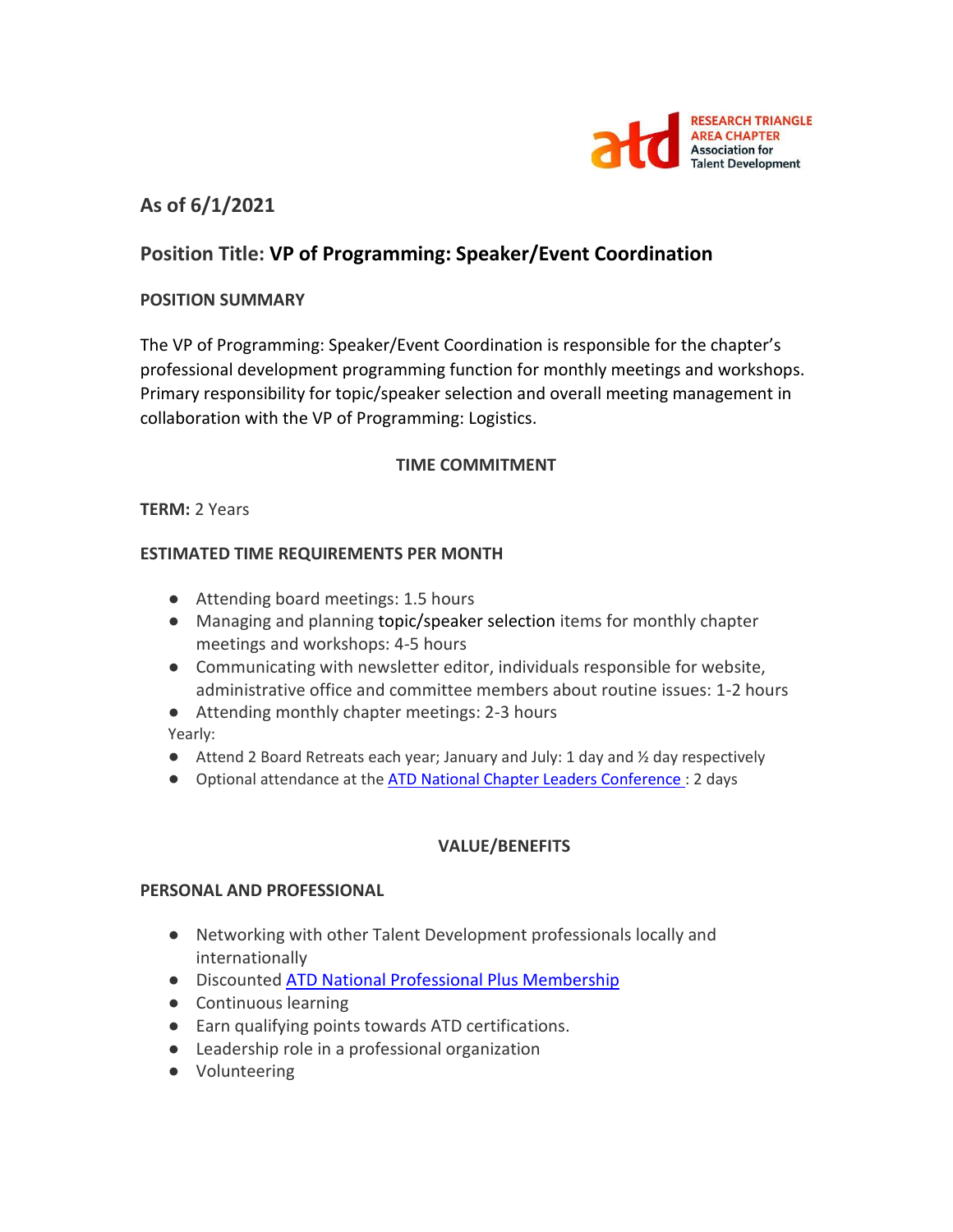- Invitation, Free Registration and stipend for hotel & travel to ATD National [Chapter Leaders Conference](https://events.td.org/Chapter-Leaders-Conference)
- Preferred seating at the [ATD International Conference](https://www.td.org/events) & Invitation to "Chapter Leadership Day" held during the International Conference

# **RESPONSIBILITIES**

### **EVENT COORDINATION**

- Using input/feedback from members and the VP's of membership, ensure a relevant program/event is held each month (excluding July) and at least 2 relevant workshops are held each year.
- Maintain, in the "Program Dashboard", located in the PROGRAMS section of the [ATD RTA Board Google Site,](https://sites.google.com/site/rtaboardofdirectors/home) that includes speaker and event specific items associated with monthly meetings and workshops.
- Attracts and secures speakers who address the concerns and interests of the membership and maintain a list in the "Program Dashboard" located in the PROGRAMS section of th[e ATD RTA Board Google Site](https://sites.google.com/site/rtaboardofdirectors/home)
- Analyze / "vet" potential speakers and fit for target audience and ATD Competency Model.
- Communicate with vetted speakers to confirm, date, time, location, creation of program description, A/V needs, and document in the Program Dashboard.
- Once confirmed complete the Event Form to add the event to the web site, located in the ", located in the PROGRAMS section of the ATD RTA Board Google [Site](https://sites.google.com/site/rtaboardofdirectors/home)
- 1 week before the event, communicate with the speaker and VP of Logistics to confirm date, time, location, etc. and address any additional questions or needs.
- Collects participant feedback of programs and uses feedback to plan future events.

# **TRAINING**

- Recruits and trains incoming VP of Speaker/Event Coordination
- Recruits and trains volunteers to support the responsibilities of the role

# **BOARD ROLE**

- Provide a report on a) summary of participant feedback from last month's event(s), b) overview of next 3 months events, and c) any needs or questions for the board related to programming and d) planned vs. actual budget for programming. Keep report in the PROGRAMS section of the [ATD RTA Board](https://sites.google.com/site/rtaboardofdirectors/home)  [Google Site](https://sites.google.com/site/rtaboardofdirectors/home)
- Support and promote chapter affiliation requirements (CARE), and the strategic goals and action plans of the chapter